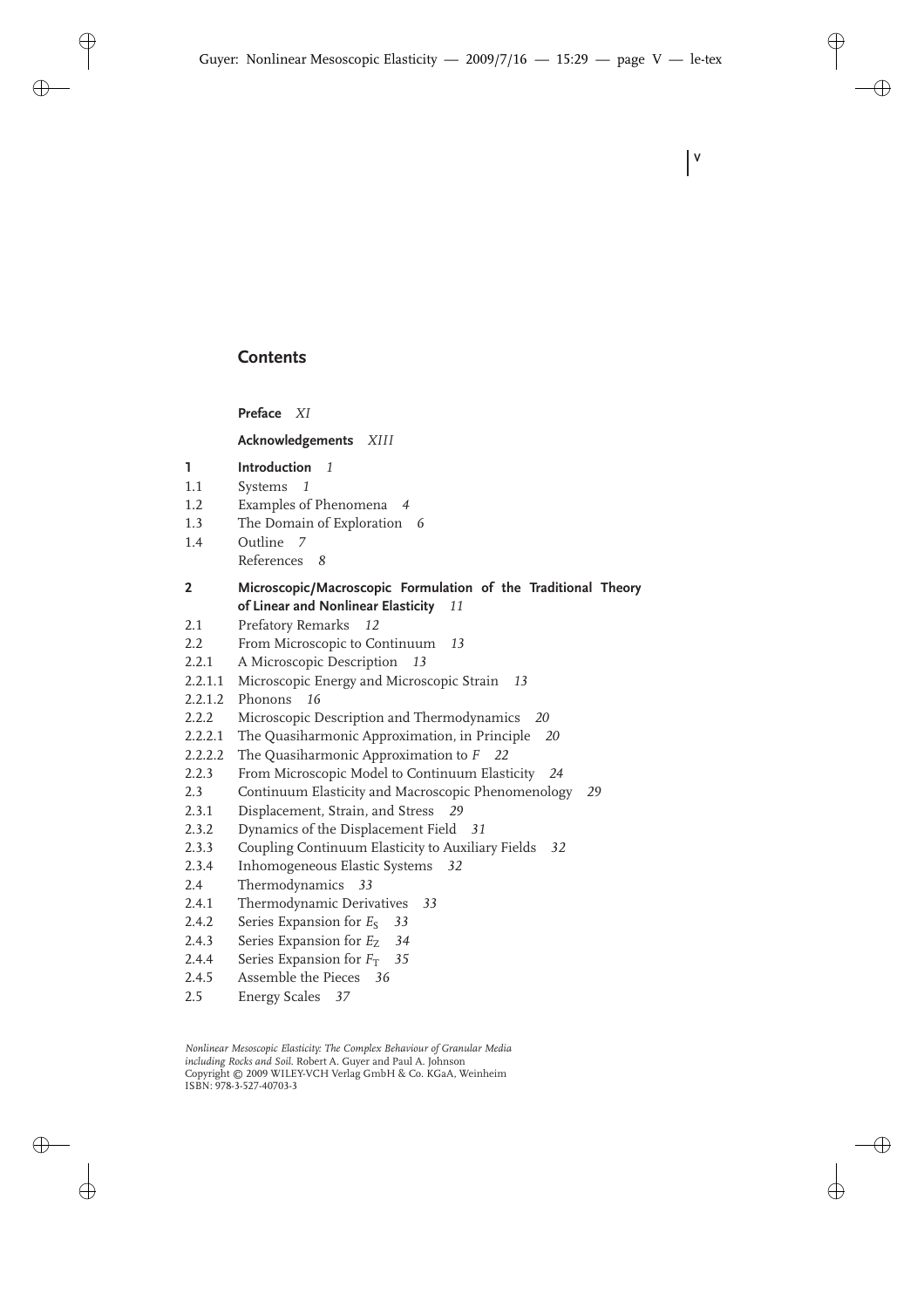**VI** *Contents*

References *38*

| 3            | Traditional Theory of Nonlinear Elasticity, Results<br>39      |
|--------------|----------------------------------------------------------------|
| 3.1          | Quasistatic Response; Linear and Nonlinear<br>41               |
| 3.1.1        | Quasistatic Response; Linear<br>41                             |
| 3.1.2        | Quasistatic Response; Nonlinear<br>42                          |
| 3.2          | Dynamic Response; Linear 44                                    |
| 3.3          | Quasistatic/Dynamic Response; Nonlinear<br>45                  |
| 3.4          | Dynamic Response; Nonlinear 47                                 |
| 3.4.1        | <b>Basic Equations</b><br>47                                   |
| 3.4.2        | Wave Propagation<br>48                                         |
| 3.4.2.1      | $l+l \rightarrow l$ 48                                         |
|              | 3.4.2.2 $t + t \rightarrow l$ and $l + t \rightarrow t$ 51     |
| 3.4.2.3      | $l + l + l \rightarrow l, l + 2l \rightarrow l$ and more<br>52 |
| 3.4.3        | Resonant Bar 55                                                |
|              | 3.4.3.1 $l + l + l \rightarrow l$<br>55                        |
|              | 3.4.3.2 $l + t \rightarrow t$ 57                               |
| 3.5          | Exotic Response; Nonlinear<br>59                               |
| 3.6          | Green Functions<br>- 64                                        |
| 3.6.1        | Green Function, Free Space 64                                  |
| 3.6.2        | Green Function, Resonant Bar 65                                |
|              | References 67                                                  |
| 4            | <b>Mesoscopic Elastic Elements</b>                             |
|              | and Macroscopic Equations of State<br>69                       |
| 4.1          | Background<br>69                                               |
| 4.2          | <b>Elastic Elements</b><br>70                                  |
| 4.2.1        | Hertz-Mindlin Contacts<br>70                                   |
| 4.2.2        | Hysteretic Hertzian Contacts<br>72                             |
| 4.2.3        | Hertzian Asperities<br>72                                      |
| 4.2.4        | Van der Waals Surfaces<br>73                                   |
| 4.2.5        | 75<br>Other                                                    |
| 4.3          | Effective Medium Theory 76                                     |
| 4.4          | Equations of State; Examples<br>83                             |
| 4.4.1        | Hertzian Contacts<br>83                                        |
| 4.4.2        | Van der Waals Surfaces<br>87                                   |
| 4.4.3        | Generalization and Caveats<br>94                               |
|              | References<br>95                                               |
| 5            | <b>Auxiliary Fields</b><br>- 97                                |
| 5.1          | Temperature<br>97                                              |
| 5.2          | Saturation 102                                                 |
| 5.2.1        |                                                                |
|              | 102                                                            |
|              | Saturation/Strain Coupling<br>108                              |
| 5.2.2<br>5.3 | Saturation/Strain Response<br>112                              |
|              | The Conditioning Field, X<br>References<br>112                 |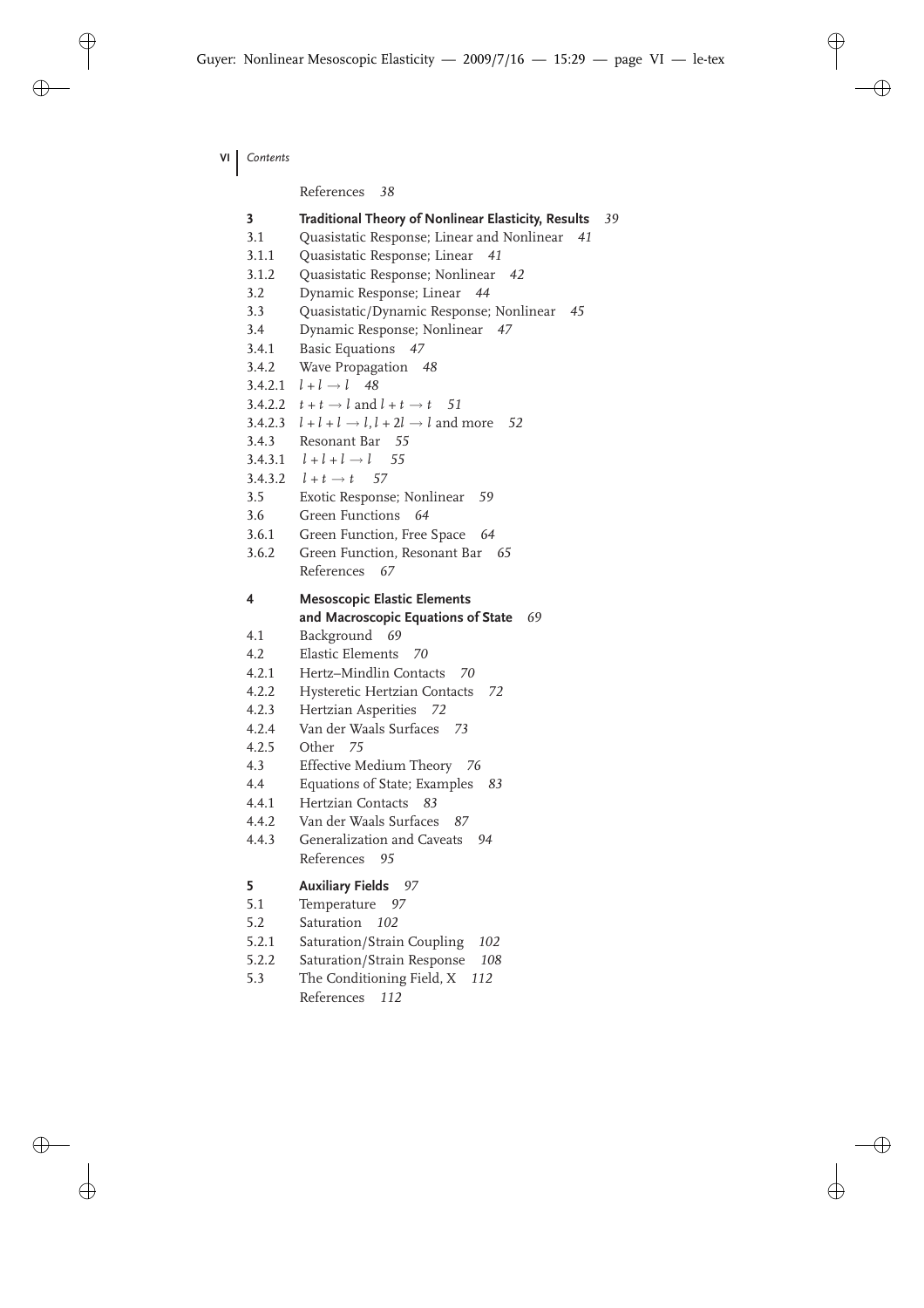- **6 Hysteretic Elastic Elements** *113* 6.1 Finite Displacement Elastic Elements; Quasistatic Response *113* 6.1.1 Finite Displacement Elastic Elements: The Model *113* 6.1.2 Finite Displacement Elastic Element: Implementing the Model *116* 6.2 Finite Displacement Elastic Elements: Inversion *122* 6.3 Finite Displacement Elastic Elements: Dynamic Response *122* 6.3.1 Finite Displacement Elastic Element: Resonant Bar *123* 6.3.1.1 Lumped Element Model *123* 6.3.1.2 Stress-Strain for Finite Displacement Elastic Element *125* 6.3.1.3 Resonant Bar Response *126* 6.3.2 Finite Displacement Elastic Element: Wave Mixing *130* 6.4 Models with Hysteresis *136* 6.5 Summary *136* 6.6 Models with Hysteresis, Detail *137* 6.6.1 Hertzian Contacts *137* 6.6.1.1 The Mindlin Model; Shear Contact with Friction *137* 6.6.1.2 An fcc Lattice of Hertz–Mindlin Contacts *138* 6.6.2 The Masing Rules *139* 6.6.3 The Endochronic Formalism *141* References *144* **7 The Dynamics of Elastic Systems; Fast and Slow** *145* 7.1 Fast/Slow Linear Dynamics *145* 7.1.1 Quasistatic Response *146* 7.1.2 AC Response *149* 7.2 Fast Nonlinear Dynamics *153* 7.3 Auxiliary Fields and Slow Dynamics *158* 7.3.1 *X* = The Conditioning Field *159* 7.3.2 *X* = Temperature *162* 7.4 Summary *163* References *165* **8 Q and Issues of Data Modeling/Analysis** *167* 8.1 Attenuation in Linear Elastic Systems *168* 8.1.1 Wave Vector Dispersion *168* 8.1.2 Extracting Elastic Energy *168* 8.1.3 Other *169* 8.2 Nonlinear Attenuation *170* 8.2.1 Nonlinear Dampling: Traditional Theory *170* 8.2.2 Nonlinear Damping: Hysteretic Elasticity *171* 8.3 Why Measure *Q*? *171* 8.4 How to Measure *Q 172* 8.4.1 Measurement of *Q* in a Linear System *172* 8.4.2 Measurement of *Q* in a Nonlinear System *174*
- 8.5 Resonant Bar Revisited *176*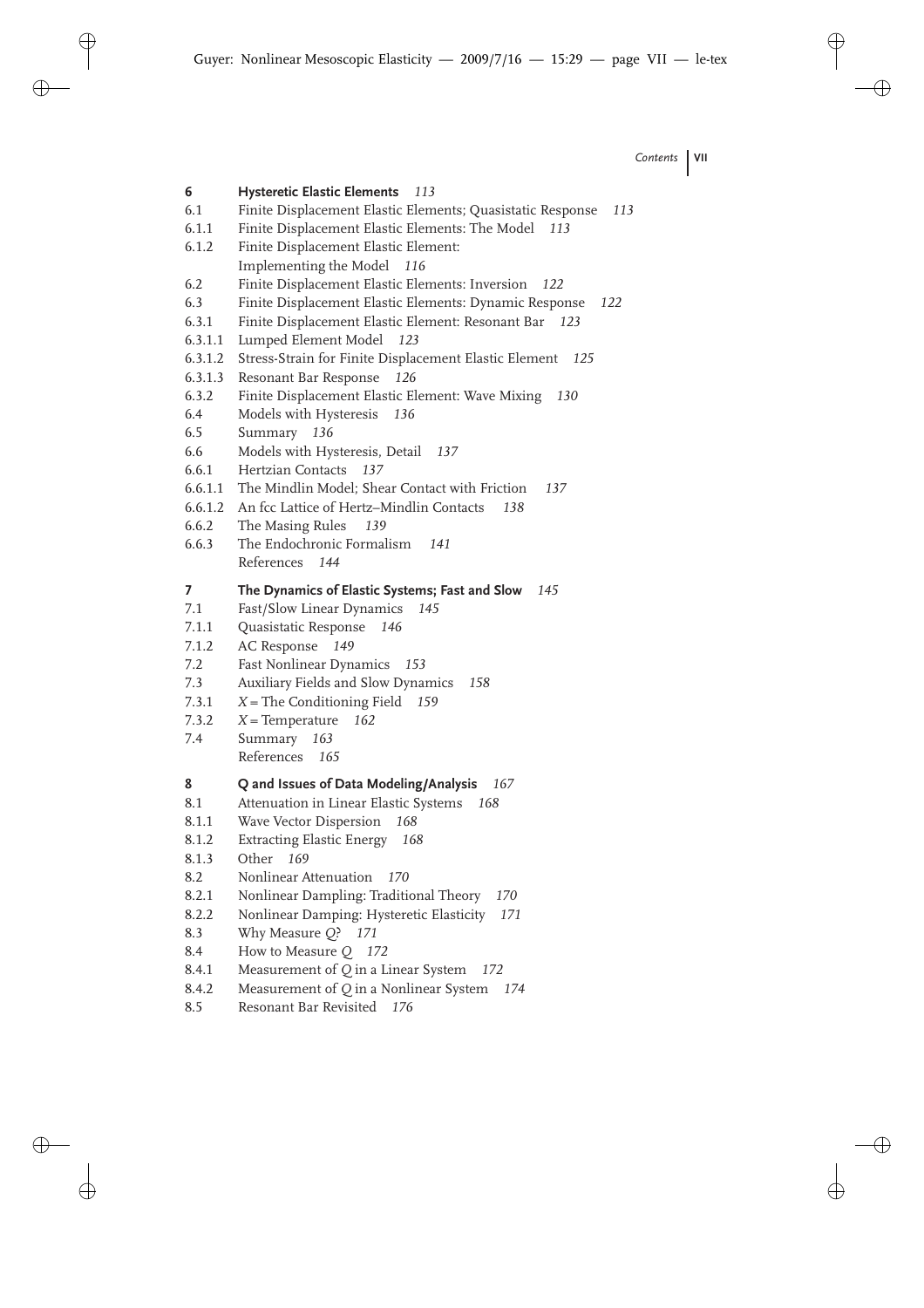- **VIII** *Contents*
	- 8.5.1 Modeling a Resonant Bar *176*
	- 8.5.2 Data Processing *178*
	- 8.5.2.1 Constant Field Analysis, CFA *180*
	- 8.5.2.2 Template Analysis *186* References *197*

#### **9 Elastic State Spectroscopies and Elastic State Tomographies** *199*

- 9.1 Spectroscopies *199*
- 9.1.1 Linear, Homogeneous *200*
- 9.1.2 Nonlinear, Homogeneous *200*
- 9.2 Tomographies, Linear, Inhomogeneous *202*
- 9.2.1 Time of Flight *202*
- 9.2.2 Normal Mode *203*
- 9.2.3 Normal Mode, a Numerical Example *206*
- 9.2.4 Time Reversal *209*
- 9.2.5 Time Reversal, a Numerical Example *215*
- 9.3 Tomographies, Nonlinear, Inhomogeneous *218*
- 9.3.1 Time of Flight *218*
- 9.3.2 Nonlinear Normal-Mode Tomography *220*
- 9.3.3 Nonlinear Time-Reversal Tomography *223* References *225*

### **10 Quasistatic Measurements** *227*

- 10.1 Some Basic Observations *227*
- 10.2 Quasistatic Stress-Strain Data; Hysteresis *231*
- 10.3 Coupling to Auxiliary Fields *236*
- 10.3.1 Saturation *237*
- 10.3.2 Temperature *242*
- 10.4 Inversion *247*
- 10.4.1 Simple σ ε Protocol and Minimalist Model *248*
- 10.4.2 Elaborate σ ε Protocol and Minimalist Model *251*
- 10.4.3 The Relationship of  $\sigma \varepsilon$  Data to Dynamics 254
- 10.4.3.1 Approximate Treatment of σ ε Data *254*
- 10.4.3.2 Dynamics *256*
- 10.4.3.3 Quasistatic Dynamics *257* References *258*

### **11 Dynamic Measurements** *261*

- 11.1 Quasistatic-Dynamic *261*
- 11.1.1 Pressure-Dynamic *261*
- 11.1.2 Temperature-Dynamic *264*
- 11.1.3 Saturation-Dynamic *265*
- 11.2 Dynamic–Dynamic *267*
- 11.2.1 Dynamic–Dynamic: Wave Mixing *268*
- 11.2.1.1 Noncollinear Wave Mixing *268*
- 11.2.1.2 Collinear Wave Mixing *270*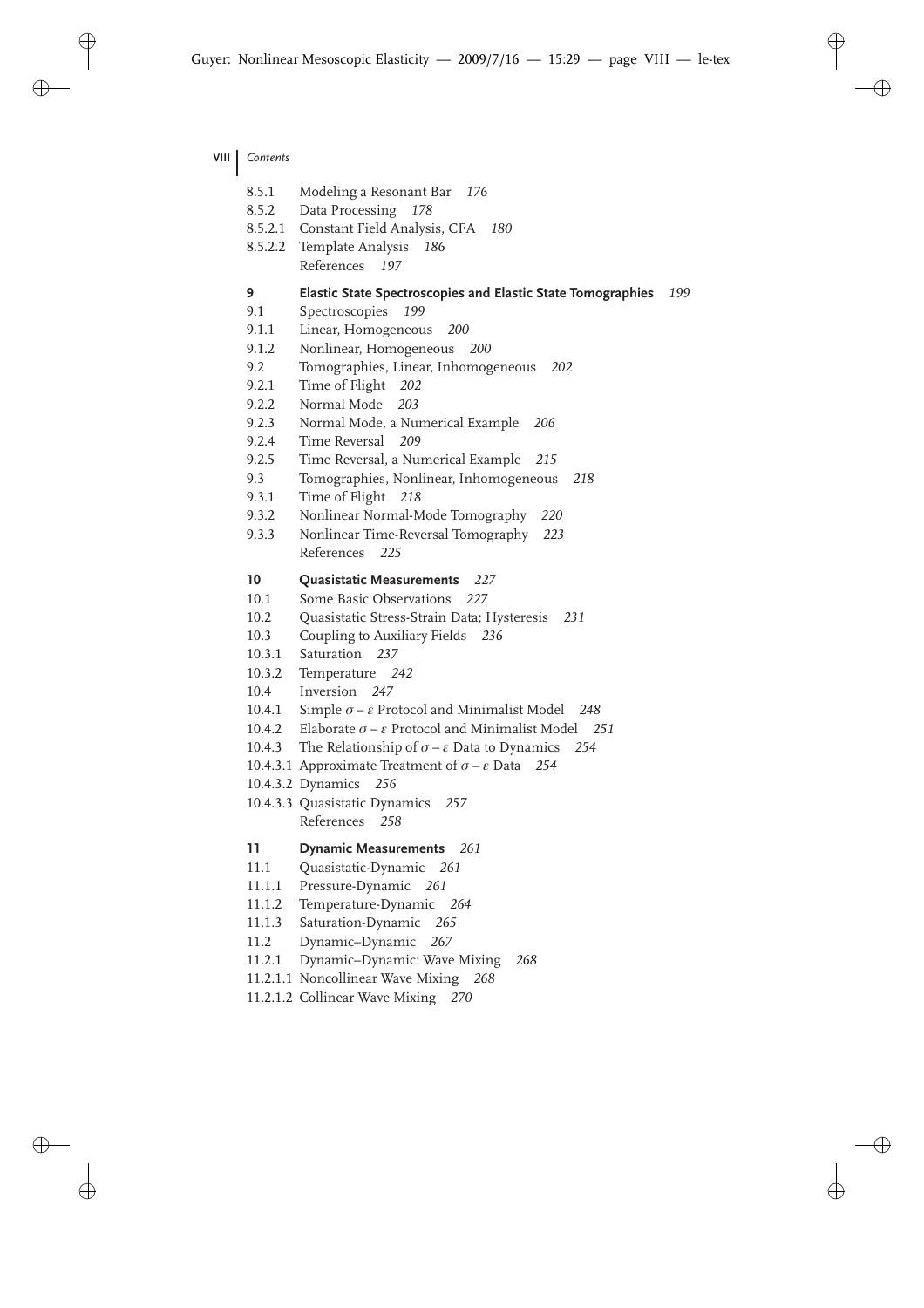- 11.2.2 Dynamic–Dynamic, Resonant Bar, Preliminaries: Fast Dynamics and Slow Dynamics *274*
- 11.2.2.1 Fast Dynamics: Linear *275*
- 11.2.2.2 Fast Dynamics: Nonlinear *275*
- 11.2.2.3 Slow Dynamics; External Source *276*
- 11.2.2.4 Slow Dynamics; Internal Source *276*
- 11.2.3 Dynamic–Dynamic: Resonant Bar, Data *280*
- 11.2.3.1 Linear *280*
- 11.2.3.2 First Examination of Slow Dynamics *280*
- 11.2.3.3 Constant Strain Analysis *284*
- 11.2.3.4 Slow Dynamics and log(*t*) *286*
- 11.2.3.5 Low-Strain Behavior *289*
- 11.2.3.6 Constant Strain Measurement *291*
- 11.2.3.7 Slow Dynamics and log(*t*) Again *295*
- 11.2.3.8 Pump/Probe Study of the NESS *298*
- 11.2.3.9 Case Study: Designer Elastic Media *301*
- 11.3 Examples of Systems *308*
- 11.3.1 Anomalous Fast Dynamics *308*
- 11.3.2 Slow Dynamics *309*
- 11.3.2.1 Slow Dynamics: Review *309*
- 11.3.2.2 Anomalous Fast Dynamics and Slow Dynamics *310* References *311*
- **12 Field Observations** *313*
- 12.1 Active Probes *313*
- 12.1.1 Wave Mixing in the Earth *313*
- 12.1.2 The Earth as Resonant Bar *315*
- 12.2 Passive Probes *318* References *321*
- **13 Nonlinear Elasticity and Nondestructive Evaluation and Imaging** *323*
- 13.1 Overview *323*
- 13.2 Historical Context *324*
- 13.3 Simple Conceptual Model of a Crack in an Otherwise Elastically Linear Solid *327*
- 13.4 Nonlinear Elastic Wave Spectroscopy in Nondestructive Evaluation (NEWS) *330*
- 13.4.1 Nonlinear Wave Modulation Spectroscopy (NWMS) *330*
- 13.4.2 Harmonics *336*
- 13.4.3 Robust NWMS *336*
- 13.4.4 NWMS Summation *338*
- 13.4.5 Nonlinear Resonance Ultrasound Spectroscopy (NRUS) *341*
- 13.4.6 Nonlinear Ringdown Spectroscopy (NRS) *341*
- 13.4.7 Slow Dynamics Diagnostics (SDD) *345*